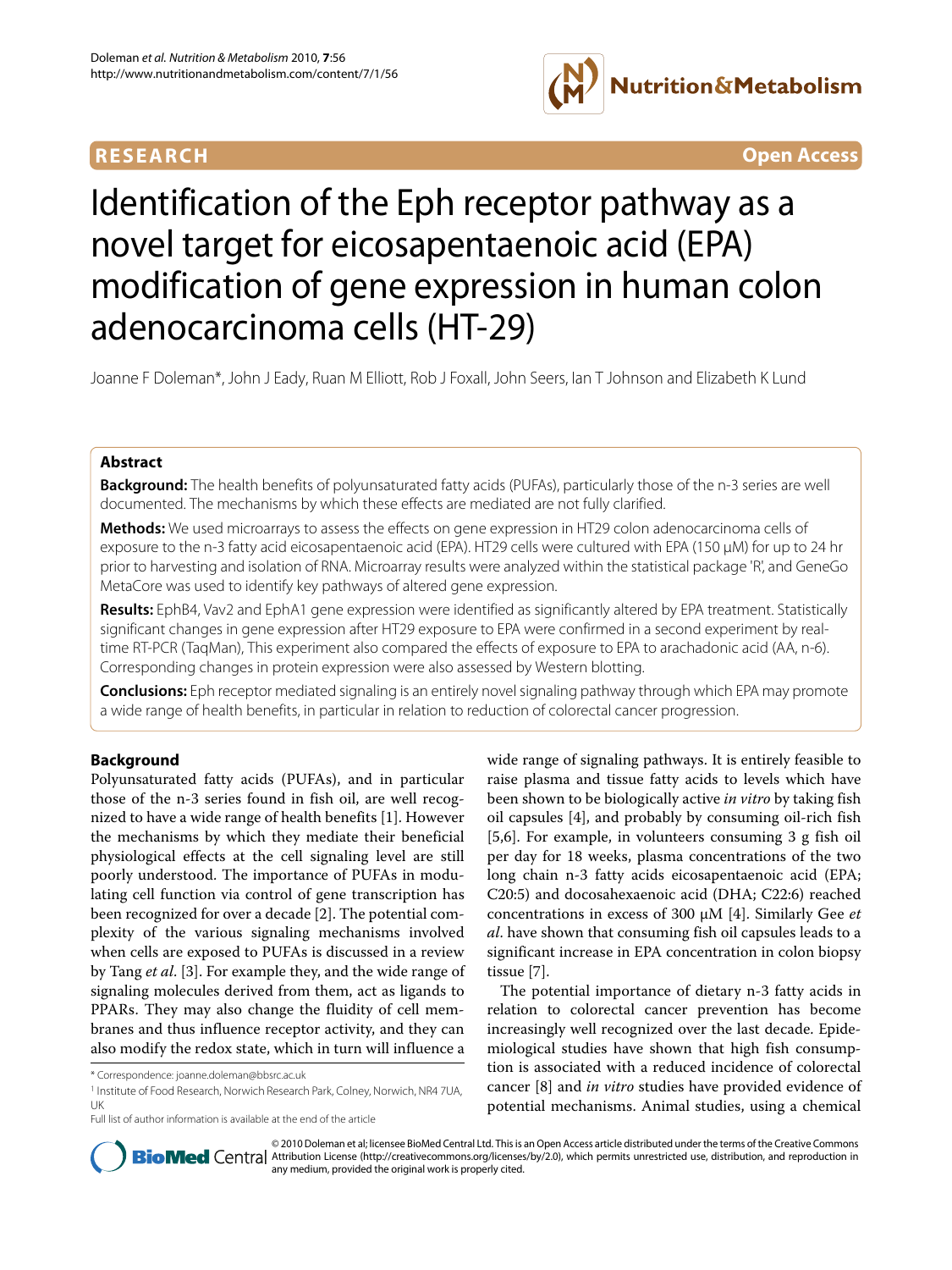model of colorectal cancer, have shown that dietary fish oil both reduces cell proliferation and induces apoptosis [[9,](#page-10-4)[10\]](#page-10-5); changes which are associated with a reduction in the formation of aberrant crypt foci. In humans, consumption of n-3 fatty acids has been shown to reduce crypt cell proliferation rate in the colon and rectum of patients at risk of developing colorectal cancer [[11\]](#page-10-6) and this finding is associated with a reduction in the number of polyps [\[12](#page-10-7)]. Additionally these highly unsaturated fatty acids have been shown to induce apoptosis in cultured colorectal carcinoma cells at concentrations within the range found in plasma. While both EPA and DHA have been shown to have anticarcinogenic effects, previous studies in our group have specifically shown effects of EPA on tumor suppression [[13\]](#page-10-8). Although a number of potential mechanisms by which fish oil derived fatty acids may protect against colorectal cancer have been suggested including modifying gene expression either through response to oxidative stress or via PPAR signaling [[14](#page-10-9)[-17](#page-10-10)], the molecular mechanism by which a highfish diet, mediates these effects needs clarification. The aim of this study was to identify novel pathways by which the n-3 PUFA, EPA, may modify tumor progression.

We have used microarray analysis to make an initial assessment of changes in expression of genes in HT29 colon adenocarcinoma cells over a 24 hr period following exposure to EPA. This timescale was chosen as a result of an initial screening study which showed that EPA treatment was linked to modified redox potential within the cell, as measured by the ratio of oxidized to reduced glutathione, such that this ratio was doubled from 2-4 hr post exposure, before returning to baseline. Meanwhile total glutathione levels showed a steady decline to about 50% of the initial value over 24 hr (unpublished data). In the present study, pathway analysis was carried out to assess which pathways were modulated by EPA treatment. This identified genes involved in ephrin (Eph) receptor signaling as of key importance.

In order to assess the specificity of the effects of different PUFA classes on this signaling pathway we conducted a second experiment, using real-time RT-PCR to investigate changes over time, in those genes identified by microarray. In this experiment HT29 cells were exposed to either EPA or arachadonic acid (AA), relative to changes in control cells not exposed to PUFA. Exposure to AA was used to compare the effects of a highly unsaturated n-3 PUFA (EPA, C20: 5) with a similarly unsaturated n-6 PUFA (AA, C20:4). If the effects of PUFA were associated purely with changes in redox potential it might be expected that both fatty acids would show similar effects, whereas if they act as ligands for nuclear receptors they may be expected to cause different effects [\[18](#page-10-11)]. Finally the changes identified at the gene level have then been assessed at the protein level by western blotting.

# **Methods**

# **Cell culture**

The human colonic epithelial cells were obtained from European collection of cell cultures (ECACC). The cells were cultured under standard culture condition in Dulbecco's modified Eagle's medium (DMEM) (Sigma) supplemented with 10% fetal bovine serum, 2 mM Lglutamine and 1% penicillin-streptomycin. The cells were maintained at 37°C and 5%  $CO<sub>2</sub>$  in a humid environment.

# **Treatment of cells**

Two separate experiments were carried out. The first experiment focused on identifying novel signaling pathways associated with exposure to EPA using microarray analysis. The second was designed to confirm results found by array analysis and to compare with the effects of an n-6 polyunsaturated fatty acid AA. EPA (E-2011) and AA (A-9673) were purchased from Sigma and diluted in ethanol to 25 mg/ml. These stocks were stored at -20°C under nitrogen to prevent oxidation.  $75 \text{ cm}^2$  flasks were seeded with  $6 \times 10^6$  cells in 25 ml medium and left to adhere for 24 hr. After this time the medium was removed and replaced with either 25 ml fresh medium (control) or 25 ml medium containing EPA (EPA treated) or 25 ml medium containing AA (AA treated) at a final concentration of 150 μM. The medium contained 0.2% ethanol which is sufficiently low to disregard solvent effects. This concentration was chosen as a result of preliminary experiments showing this was the maximum that did not lead to reduction in cell number, over 24 hr incubation as shown by neutral red cell viability assay [[19\]](#page-10-12). Four flasks of control cells and four flasks of EPA treated cells were harvested with trypsin within 20 min of the media change  $(t = 0 hr)$  and then at 1, 2, 4, 6, 8, and 24 hr for microarray analysis. For real-time RT-PCR analysis, 3 flasks of EPA, AA and untreated cells were harvested at all the time points. For protein analysis, 3 flasks of each treatment (EPA, AA and untreated) were harvested immediately and at 2, 6, 8 and 24 hr. Cells were stored as a dry pellet at -80°C prior to extraction of RNA or protein. The cells for microarray analysis were grown and treated on different dates to those grown and treated for real-time RT-PCR and protein analysis.

# **RNA extraction**

Total RNA was extracted using Qiagen RNeasy mini and midi kits as appropriate. The eluted total RNA was stored at -80°C. The concentration and quality of the RNA was determined by Agilent lab-on-a-chip RNA 6000 nano chips. Accuracy of concentration was checked with a subset of samples on a spectrophotometer. A large pool of HT29 RNA was also extracted for use as a reference RNA sample for the microarray analysis. For real-time RT-PCR analysis, the integrity of all RNA samples was confirmed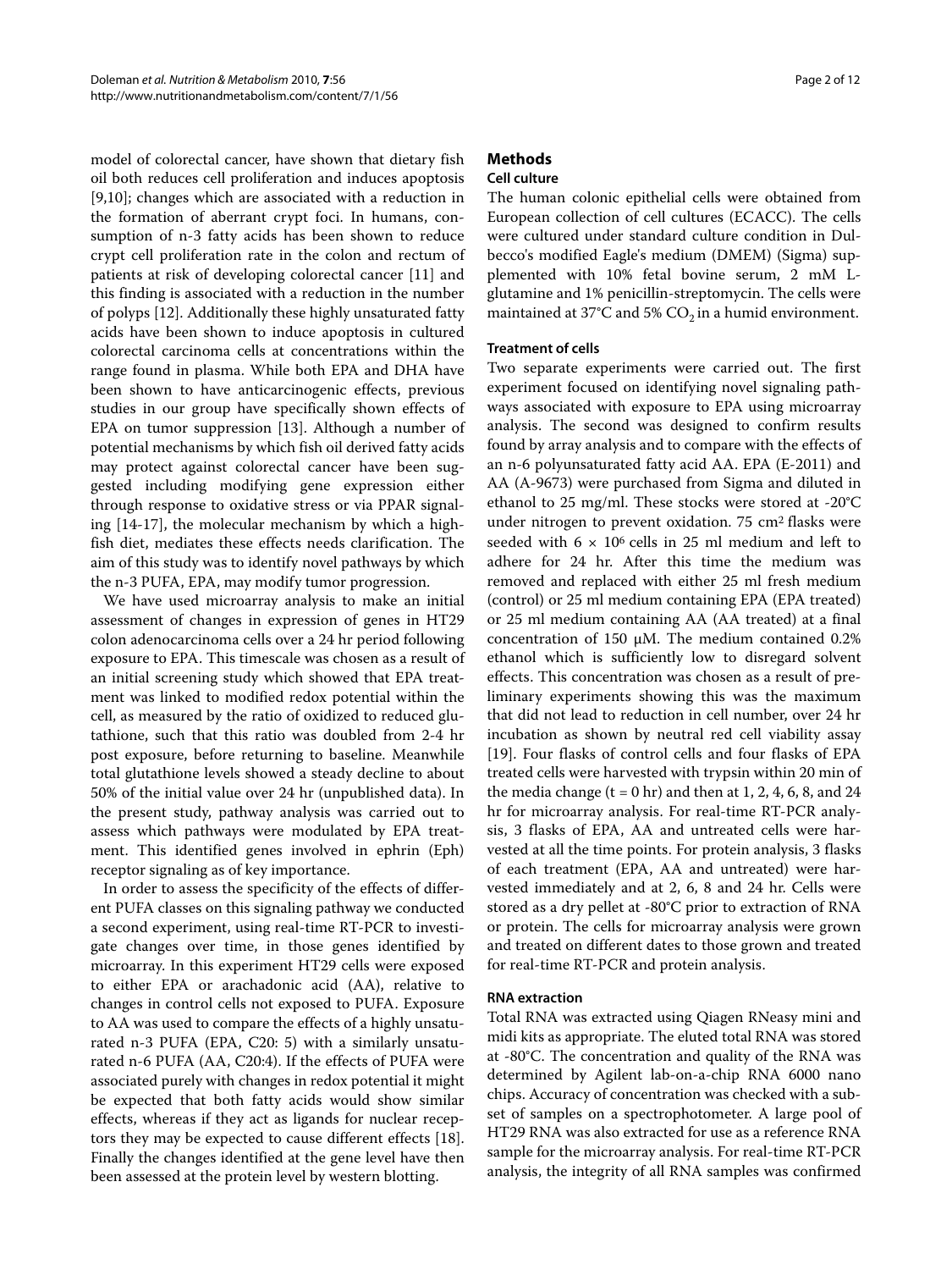using the Agilent lab-on-a-chip bioanalyser and the RNA concentrations were determined using the nano drop ND-1000 spectrophotometer.

#### **Experiment 1: Microarray analysis**

Cy3 (test sample) and Cy5 (reference sample) labeled cDNA extracts were prepared by reverse transcription of the RNA samples obtained from the HT29 cells in the presence of amino-allyl dUTP to enable subsequent coupling with the Cy dyes (GE Healthcare Life Sciences) using a well established protocol [[20\]](#page-10-13). The labeled cDNA samples were hybridized to in-house printed oligonucleotide arrays as described previously [[21](#page-10-14)]. The array consists of 13,971 gene-specific oligonucleotides, 29 negative controls and 1 positive control (an equimolar mixture of the 13,971 gene-specific oligonucleotides). The arrays were scanned using an Agilent G2565BA microarray scanner system (Agilent Technologies). The raw signal intensities for the features on the microarrays were extracted using Axon GenePix 4.0 software (Axon Instruments). Bad features, identified by visual inspection, were flagged as such manually. All microarray data has been deposited into ArrayExpress public repository. Accession code: E-MEXP-2673.

Subsequent data analyses were restricted to features flagged automatically by the software as present. Array data analysis was performed using R [http://www.R-proj](http://www.R-project.org)[ect.org](http://www.R-project.org) and GeneGo MetaCore (GeneGo bioinformatics software, Inc.).

Raw un-normalized array data were uploaded into the statistical package 'R', using the Limma package, and bad flagged spots were omitted. Data were normalized with Lowess print tip normalization and, as a standard reference sample was used in the Cy5 channel, normalization between arrays was performed using the GQuantile approach. Differences between test and control at specific time points were determined, taking into account the differences at baseline T0. Fold change data was determined for the data with an adjusted p value of  $< 0.05$  with a Benjamini Hochberg multiple test correction factor.

The ID, unigene number, adjusted p value and fold change data obtained in R for differences between test and control at individual time points were uploaded into MetaCore and a workflow data analysis report performed. This generated lists of significantly altered genes that showed changes in expression level at more than one time point. The greatest number of significantly altered genes common between time points was found for 8 hr and 24 hr. The resultant list of common genes between 8 hr and 24 hr was used to build networks of associated pathways and processes. Pathways were sorted for importance by the G-score. The G-score modifies the Z-score (the rank according to saturation of genes from the experiment) based on the number of Canonical Pathways used

to build the network. If a network has a high G-score, it is saturated with expressed genes (from Z-score) and it contains many Canonical Pathways. Sorting the table by this value essentially enables you to sort the table by two factors at once.

# **Experiment 2: Effect of EPA and AA on gene and protein expression**

In order to determine whether the identified changes in gene expression were specific to the n-3 fatty acid EPA, rather than a generic response to the presence of any fatty acid, cells were treated with either EPA, or an n-6 fatty acid (AA), or left untreated (controls). RNA and protein were extracted at a range of time points from 0 to 24 hr and these samples were analyzed by real-time RT-PCR and western blotting, respectively. RNA samples from cells treated with different fatty acids were analyzed for EphB4, Vav2 and EphA1 expression.

#### **Real-time RT-PCR analysis**

RNA samples from EPA, AA and untreated HT29 cells were prepared and analyzed for integrity and concentration as detailed previously. 100 μl reverse transcription reactions were prepared with 2 μg RNA, 2.5 μM polyN (15mer) primer (Operon) and all other reagents were provided from Applied Biosystems TaqMan reverse transcription reagent kit (#n8080234). Reactions were performed in a 96 well plate following manufacturers protocol. cDNA samples were stored at -80°C prior to use.

Primers and probes were designed using the Universal Probe Library Assay Design Centre, by Roche Applied Science. Primers were then purchased from Sigma Genosys and probes from Roche Applied Science. All reactions were prepared using the Corbett robot and run on Applied Biosystems AB One Step Plus under standard conditions with 200 nM each primer, 100 nM probe and Applied Biosystems TaqMan Gene Expression master mix (#4369016) in a total reaction volume of 20 μl. All primer sequences and corresponding probes are shown in Table 1.

To enable us to compare gene expression changes in this experiment with those identified by microarray analysis in the first experiment, the data for EPA treated cells, normalized using β-actin expression, were then expressed relative to untreated control cell data at the same time point for both data sets, before normalizing to the expression level immediately after media change

# **Protein sample preparation and western blotting**

Protein extracts were prepared from frozen cell pellets of untreated, EPA treated and AA treated HT29 cells using RiPa lysis buffer (Santa Cruz SC-24948) as per manufacturer's instruction. Samples were stored at -80°C. Prestained protein molecular weight marker was purchased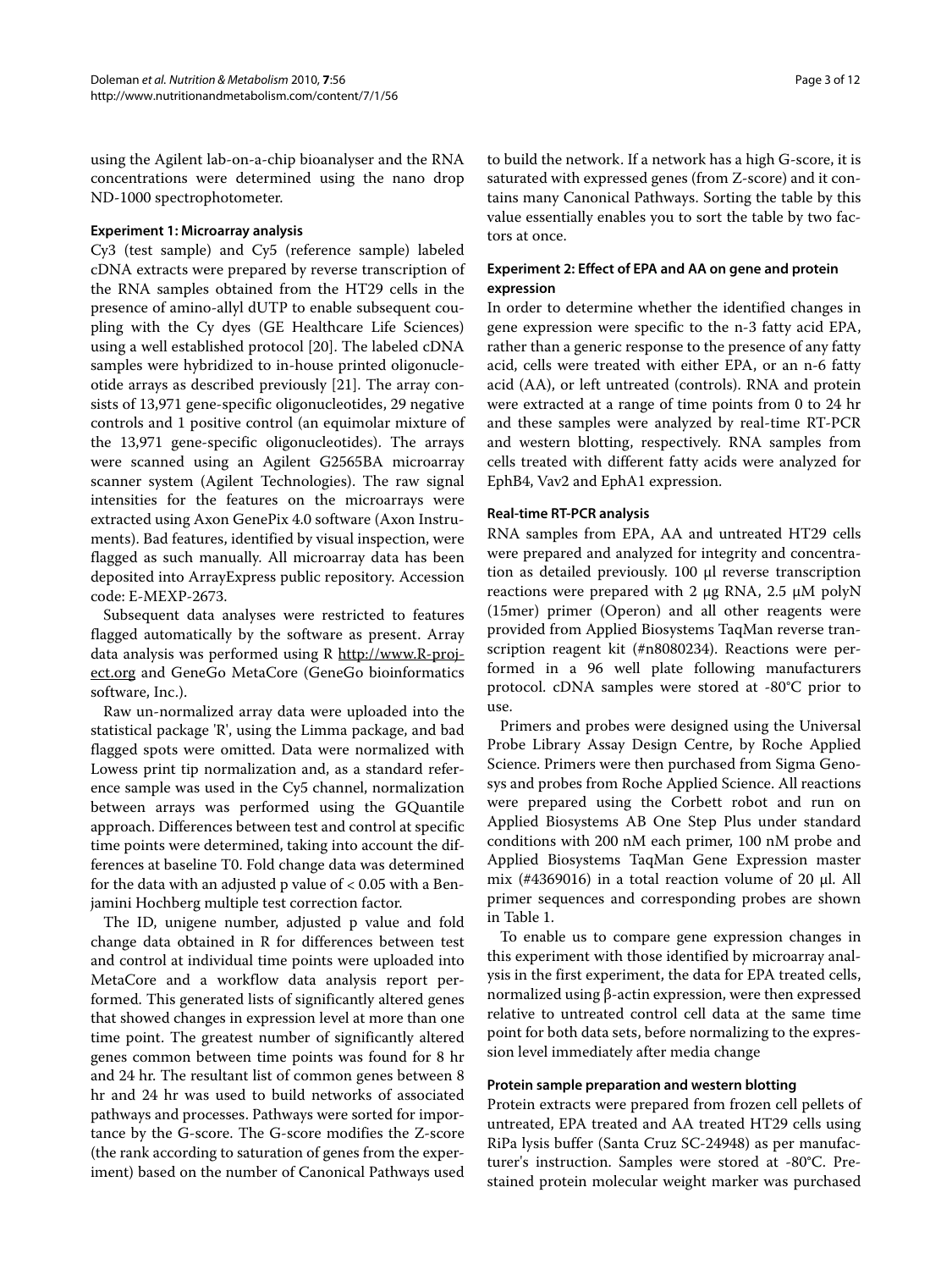| Gene             | <b>Forward primer</b> | <b>Reverse primer</b> | Roche Universal Probe Library probe |
|------------------|-----------------------|-----------------------|-------------------------------------|
| EphB4            | gcccgtcatgattctcaca   | gaactgtccgtcgtttagcc  | 12                                  |
| EphA1            | gcatgaaacgctacatcctg  | gtgattcccatctgcgtca   | 67                                  |
| Vav <sub>2</sub> | catcaaggtggaggtgcag   | gtacttggcctcggtctcct  | 67                                  |
| β-actin          | ccaaccgcgagaagatga    | ccagaggcgtacagggtag   | 64                                  |

**Table 1: Primer sequences and corresponding probe numbers for real-time RT-PCR analysis**

from New England Biolabs (P77085). MagicMark western protein standard (LC5600) was purchased from Invitrogen life technologies. Protein concentration of samples was determined using BCA assay kit (#23227) purchased from Thermo Scientific and used as per manufacturer's instructions. NuPage Novex 10% bis-tris gel 1.0 mm 12 well gels, NuPage LDS sample buffer, NuPage transfer buffer, NuPage MOPS SDS running buffer for bis-tris gels and NuPage antioxidant were all purchased from Invitrogen life technologies. 20 μg protein was incubated with 1 μl 0.5 M DTT and  $4 \times$  NuPage buffer at 70°C for 10 min. Gels were run following standard conditions at 200 V for 50 min and then transferred to PVDF membrane using the Novex transfer system for 60 min at 30 V.

Mouse monoclonal to Eph receptor B4 (ab70404), rabbit monoclonal to Vav2 (ab52640), rabbit polyclonal to Eph receptor B4 (ab64820) and rabbit polyclonal to beta actin (ab8227) were all purchased from Abcam. Beta actin was selected for use as the loading control to allow direct comparison with the normalized gene expression data from real-time RT-PCR analysis. After transfer, membranes were briefly washed in superblock T20 (TBS) blocking buffer (Thermo Scientific) and blocked for either 60 min at room temp or overnight at 4°C. Primary antibodies were incubated overnight at 4°C at appropriate concentrations. Membranes were washed 4 times in Tris buffered saline and then incubated with appropriate horseradish peroxidase (HRP) conjugated secondary antibody (HRP conjugated anti-mouse antibody (NA931) and HRP conjugated anti-rabbit antibody (NA934) both from GE healthcare). Bands were detected with Amersham ECL plus western blotting detection reagents and visualized using a BioRad Fluor-S Multimager. Blots were stripped for re-probing with Re-Blot plus (Chemicon International) following manufacturer's standard protocol.

#### **Statistical Analysis**

All statistical analysis apart from the array analysis (discussed above) was conducted using the Minitab Package (version X1). Gene expression data is expressed as log2

mean values with standard deviations represented on these plots in proportion to the logged value based on the standard deviation of the unlogged mean. Protein data is expressed as mean and standard deviation. Two-way analysis of variance using the General Linear Model and Tukey post-hoc tests were carried out on logged gene expression data and unlogged protein data to examine the effects of treatment over time. Each time point and each treatment was treated as an independent variable.

## **Results**

#### **Experiment 1: Microarray analysis**

In total 48 arrays were analyzed in R, 335 genes were identified as significantly altered between EPA treated and untreated control cells at  $T = 8$  hr and more than 500 genes were identified as significantly altered between EPA treated and untreated control cells by 24 hr. The number of significantly altered genes at each time point is shown in Table [2](#page-4-0) and the list of genes identified as significantly modified are shown in Additional file [1](#page-9-4), Table S1. It is beneficial to maximize the information that can be gleaned from array data sets by looking for genes with similar ontology, or that are involved in the same biochemical pathway [[22](#page-10-15)]. To this end the R analyzed data was uploaded into GeneGo MetaCore™ for network and pathway analyses [[23\]](#page-10-16) and identification of shared gene ontologies (GO processes) that were significantly altered by EPA treatment.

GeneGo MetaCore identified 155 genes that were significantly altered at both 8 hr and 24 hr and with these a list of 30 networks were identified. The highest scoring network identified by GeneGo MetaCore was for the Ephrin receptor ( $p < 7.00 \times 10-11$ ) (Table 3). Additional file [2,](#page-9-5) Figure S1 shows the simplified Ephrin receptor network created in MetaCore. Pathway analysis revealed significantly altered pathways for  $T = 8$  hr and  $T = 24$  hr. The top ten significantly modified pathways are shown in Additional file [3](#page-9-6), Table S2. The Ephrin pathway was fourth ranked most significantly altered pathway identified and from this three key genes EphB4, EphA1 and Vav2 were identified on as having significantly altered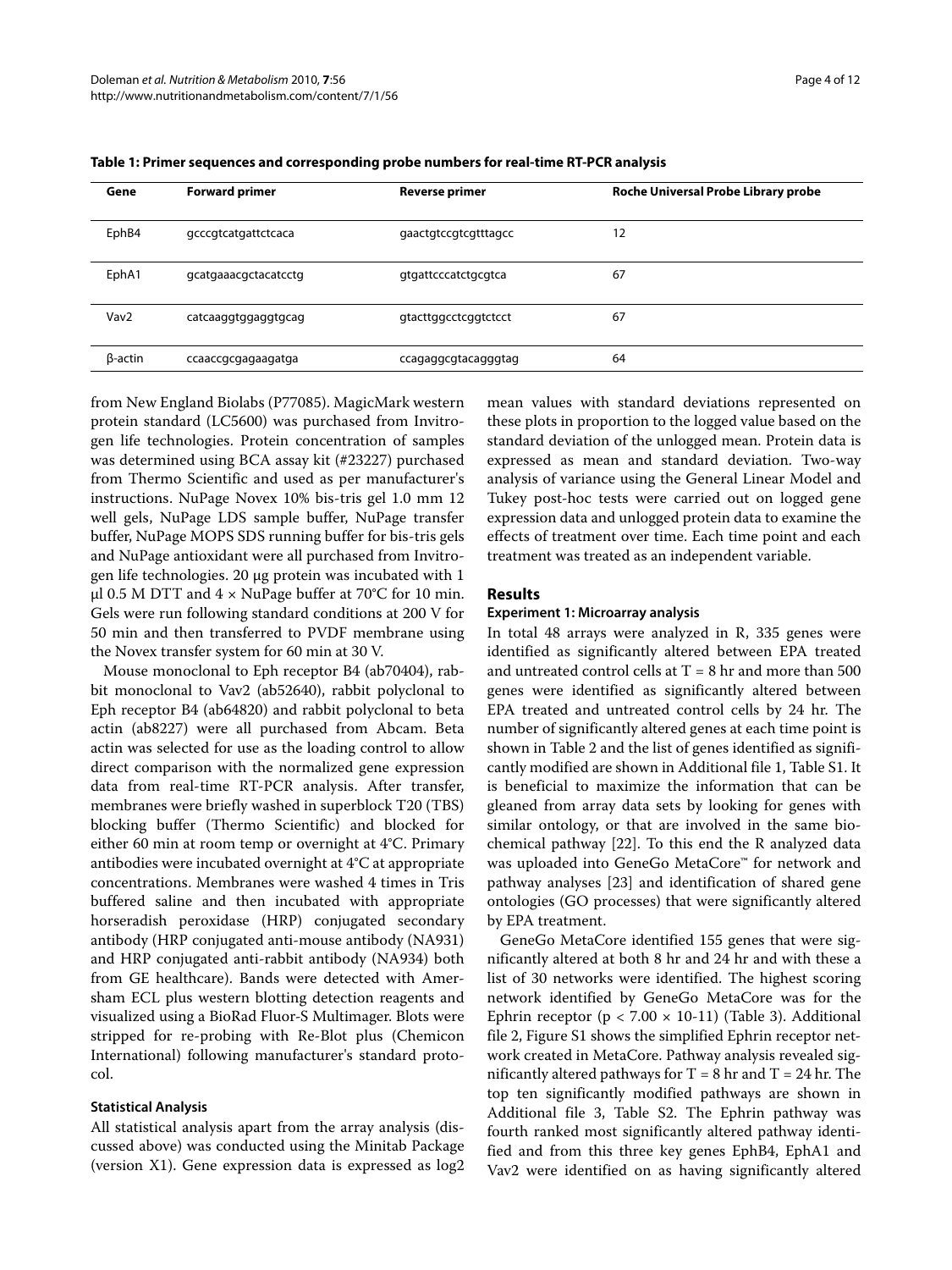<span id="page-4-0"></span>**Table 2: The number of significantly altered genes between EPA treatment and untreated cells as identified by microarray**

| <b>Timepoint</b>   | <b>Number of significantly altered genes</b> |          |  |
|--------------------|----------------------------------------------|----------|--|
|                    | p < 0.05                                     | p < 0.01 |  |
| $T = 0$ hrs        | 3                                            | 1        |  |
| $T = 1$ hrs        | 226                                          | 48       |  |
| $T = 2$ hrs        | 1                                            | 1        |  |
| T <sub>4</sub> hrs | 102                                          | 37       |  |
| $T = 6$ hrs        | 34                                           | 15       |  |
| $T = 8$ hrs        | 335                                          | 38       |  |
| $T = 24$ hrs       | 543                                          | 140      |  |

The number of genes identified by microarray and analyzed in R, including Benjamini and Hochberg multiple test correction, as significantly altered between EPA treated and untreated HT29 cells over time.

gene expression  $p < 0.05$  as a result of EPA treatment (Table 4 and Additional file [4,](#page-9-7) Figure S2).

# **Experiment 2: Effect of EPA and AA on gene and protein expression**

Increased expression of EphB4 and EphA1 relative to untreated control cells was seen at both 8 hr and 24 hr and Vav2 expression was also up-regulated after 24 hr exposure to EPA as measured by microarray analysis (Figure [1\)](#page-7-0). The observed changes in expression of Vav2 were very similar in both the first experiment using microarray analysis and in the second experiment using real-time RT-PCR. Similarly, at 8 hr and 24 hr EphB4 expression was similar in both experiments but not at the time points immediately following media change. Although EphA1 showed increased expression in response to EPA in the first experiment, this was not seen in the second.

The effects of different fatty acids on gene expression are shown in figure [2](#page-7-1). Analysis of the complete data set for EphB4 using two-way ANOVA showed a significant effect of treatment ( $p < 0.001$ ) and time ( $p < 0.02$ ). The effect of time in relation to EphB4 expression was only weakly significant for untreated cells ( $p = 0.09$ ) but was significant for EPA ( $p = 0.005$ ) and AA ( $p = 0.009$ ). Comparison of different treatments at each time point using ANOVA showed that expression of EphB4 was increased following EPA treatment compared to AA treated cells (p

= 0.04) at 8 hr post treatment, and weakly significantly compared to untreated control cells ( $p < 0.09$ ). This effect was still apparent at 24 hr although this did not quite achieve statistical significance compared to controls. Analysis of data over time for each treatment group showed that EPA and AA treatment appeared to produce similar gene expression profiles for EphB4 at time points up to 6 hr. EPA led to an initial reduction in expression at 4-6 hr followed by increased expression at 8 hr ( $p = 0.02$ ) comparing  $t = 4$  hr and  $t = 6$  hr with  $t = 8$  hr post EPA exposure) AA treatment was associated with a drop in EphB4 expression at  $t = 4$  hr (p = 0.01) relative to  $t = 8$  hr.

Analysis of the complete data set for Vav2 gene expression using two-way ANOVA showed a significant effect of time ( $p < 0.001$ ) and treatment ( $p = 0.003$ ). Overall the expression of Vav2 decreased following media change, suggesting a generalized stress response to this process. All treatments showed a significant time dependent effect (untreated  $p = 0.003$ , AA treated  $p < 0.001$  and EPA treated  $p = 0.003$ ). Comparison of treatments at each time point showed that at 2 hr AA treated cells had lower expression levels than EPA treated cells ( $p = 0.005$ ) and untreated cells ( $p < 0.05$ ) but otherwise the profiles were all very similar.

No significant differences in gene expression were shown for EphA1 by EPA, AA or untreated cells across the time course. EphA1 was therefore omitted from further investigation by western blotting.

Protein samples from cells treated with EPA, AA or untreated cells were analyzed by western blotting for EphB4 and Vav2 expression and normalized to β-actin (Figure [3\)](#page-8-0). Up to 8 hr no EphB4 protein was detectable. This is consistent with a very low abundance of the gene product particularly at the early time points. At 8 hr protein was detectable but expression in cells treated with EPA was significantly lower with respect to both untreated ( $p = 0.007$ ) and AA treated cells ( $p = 0.034$ ). By 24 hr there was still a trend for EPA treated cells to show a slight down-regulation in EphB4 expression as compared to both AA and untreated cells but this was no longer significant. In fact, the up-regulation in expression for all three treatments between 8 hr and 24 hr was highly significant (p < 0.005 in all cases). Thus there is an effect of 'time since media change' or 'length of cell culture' on top of which we see the down-regulation of EphB4 protein by EPA.

Vav2 protein expression was significantly up-regulated after 4 hr irrespective of treatment ( $p < 0.05$ ). At 8 hr levels of Vav2 protein were significantly elevated by EPA treatment as compared to untreated control cells (p < 0.05). EPA treatment led to an apparent increase in Vav2 protein levels as compared to AA treatment but this was not significant. By 24 hr the significant increases in pro-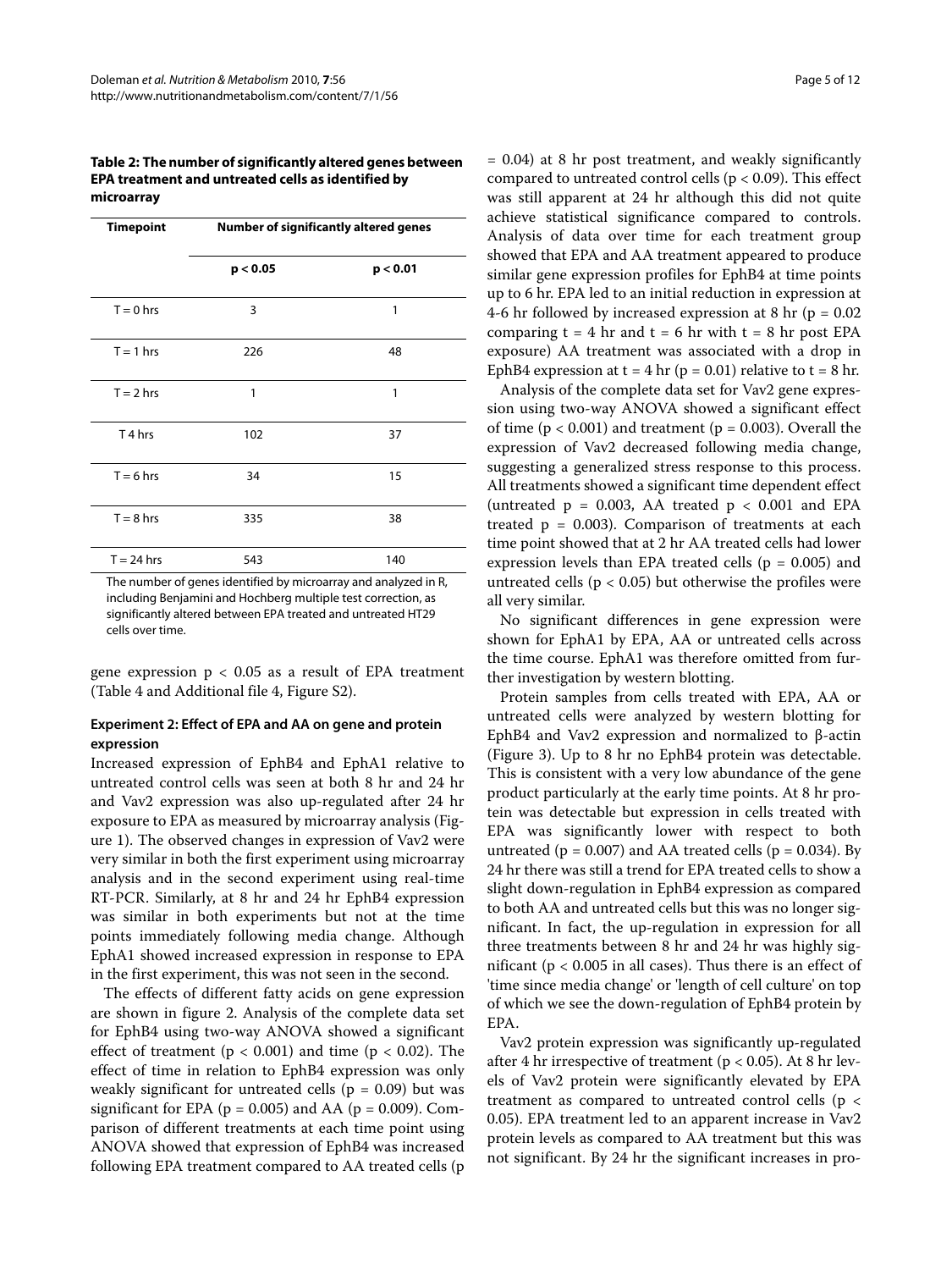# **Table 3: The highest G-score networks and corresponding processes identified using MetaCore**

| <b>Networks</b>                                                                                | <b>GO Processes‡</b>                                                                                                                                                                                                                                                                       | Significantly changed genes involved                                                                                                                                                                                                                                                  | p-value  | G-score |
|------------------------------------------------------------------------------------------------|--------------------------------------------------------------------------------------------------------------------------------------------------------------------------------------------------------------------------------------------------------------------------------------------|---------------------------------------------------------------------------------------------------------------------------------------------------------------------------------------------------------------------------------------------------------------------------------------|----------|---------|
| Ephrin-B receptors,<br>Ephrin-A receptors,<br>Connexin 32,<br>Twinfilin,<br><b>FXR1/2</b>      | cell projection organization and biogenesis (43.8%;<br>$1.652e-19$<br>cell projection morphogenesis (43.8%; 1.723e-19)<br>cell part morphogenesis (43.8%; 1.723e-19)<br>cell morphogenesis (45.8%; 1.974e-18)<br>cellular structure morphogenesis (45.8%; 1.974e-18)                       | <b>Receptors:</b> Ephrin-B receptors ; Ephrin-B receptor 4 ; Ephrin-A<br>receptors<br>Regulators: Vav2<br><b>Binding Protein: Twinfillin</b> ; Alpha Actin<br><b>Channels: Connexin 32</b><br>Protein: FXR1/2 ; VAMP4<br>GTPase: CDC42                                                | 7.00e-11 | 91.44   |
| FXR,<br>FXR/RXR-a,<br>GIPC,<br>SOX3,<br>Pitpnm (NIR2)                                          | $V(D)$ J recombination (6.8%; 5.712e-06)<br>response to stimulus (56.8%; 1.109e-05)<br>B cell homeostatic proliferation (4.5%; 2.286e-05)<br>organ morphogenesis (25.0%; 2.353e-05)<br>bile acid metabolic process (6.8%; 4.487e-05)                                                       | <b>Transcription Factor: SOX3 ; TITF1 ; FXR</b><br>Receptors: Syndecan-1<br><b>Binding Protein:</b> Fetulin-A ; Pitpnm (NIR2) ; GIPC ; SYNE2 ;<br>Actin ; RAD23A<br><b>Channels: Kir3.3</b><br>Transporter: SLC6A6<br>; Glut1<br>Protein: COO4<br>Lipid Kinase: P3C2B ; PI3K class II | 3.08e-23 | 36.22   |
| SET1A,<br>Autophagin-1,<br>ASNS,<br>ETV6(TEL1),<br>POP1 (RNase P/MRP subunit)                  | tRNA catabolic process (7.7%; 2.622e-06)<br>tRNA 5'-leader removal (7.7%; 7.859e-06)<br>ncRNA catabolic process (7.7%; 1.570e-05)<br>autophagy (11.5%; 2.111e-05)<br>intracellular transport (30.8%; 1.049e-04)                                                                            | <b>Transcription Factor: ETV6 (Tel1)</b><br><b>Binding Protein: PEX3</b> ; FXR 2 ; Histone H2A<br>Protease: Autophagin-1<br><b>Enzyme:</b> GSHB ; ASNS ; Set1A ; POP1 (RNaseP/MRP subunit)<br><b>Protein: ES1</b>                                                                     | 1.66e-20 | 35.43   |
| NF-kB,<br>Large 39 S subunit,<br>MRPL16,<br>2'-5'-oligoadenylate<br>synthetase,<br><b>TIEG</b> | response to UV (27.3%; 3.661e-10)<br>nucleotide-excision repair, DNA damage removal (18.2%;<br>3.547e-08)<br>nucleotide-excision repair, DNA incision (13.6%; 1.320e-<br>07)<br>DNA catabolic process, endonucleolytic (13.6%; 1.978e-07)<br>response to light stimulus (27.3%; 2.314e-07) | <b>Transcription Factor: TIEG</b><br><b>Binding Protein:</b> Fetulin-A ; MRPL16 ; MRPL37 XPA ; P21<br><b>Enzyme:</b> 2'-5' oligoadenylate synthetase<br>SULT1A1<br><b>Kinase: PRKX</b>                                                                                                | 1.45e-17 | 35.39   |

‡ (% refers to objects on network belonging to process; p-value showing statistical significance of the GO process on that network)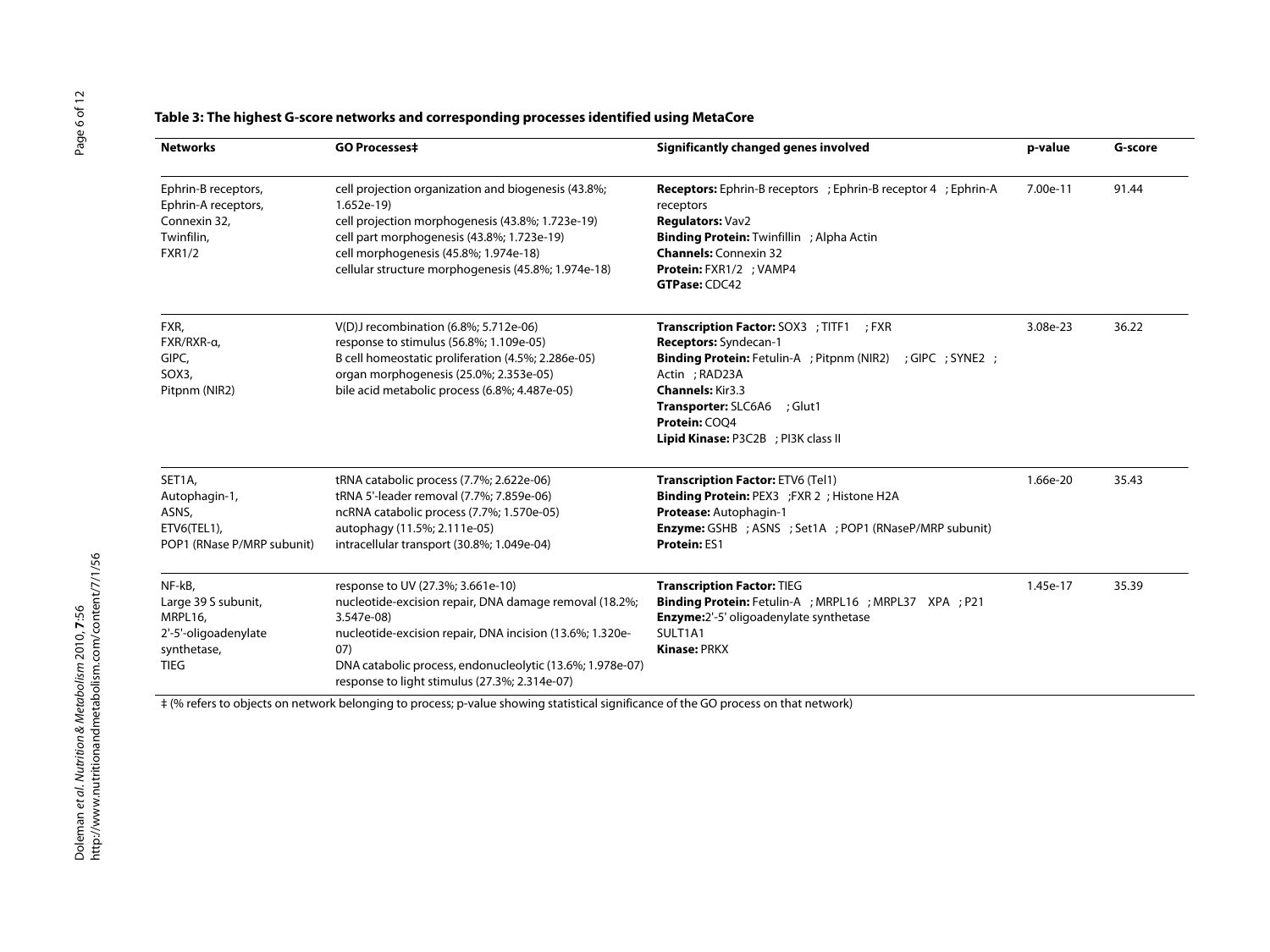| <b>Gene of interest</b> | Length of treatment (hr) | fold expression | <b>Adjusted P value</b> |
|-------------------------|--------------------------|-----------------|-------------------------|
| EphB4                   | 8                        | 2.2             | 0.02                    |
|                         | 24                       | 1.8             | 0.02                    |
| EphA1                   | 8                        | 2.0             | 0.02                    |
|                         | 24                       | 1.6             | 0.03                    |
| Vav2                    | 8                        | 1.1             | 0.82                    |
|                         | 24                       | 2.2             | 0.01                    |

|  | Table 4: Fold changes of key genes altered after EPA treatment in the Ephrin receptor network. |
|--|------------------------------------------------------------------------------------------------|
|  |                                                                                                |

Fold changes of key genes identified as significantly altered after EPA treatment of HT29 cells in the Ephrin receptor network. Analysis of microarray data was performed in R as detailed in the materials and methods and includes a Benjamini Hochberg false discovery rate of less than 5%. All data are expressed relative to an untreated control.

tein levels induced by EPA treatment had diminished and there was no difference between treatments.

There was no apparent correlation between gene expression and protein levels even taking into account the expected delay between changes in gene expression and increased or decreased protein levels.

#### **Discussion**

Although it is well documented that n-3 PUFAs may have a range of health benefits including improved cognitive function [\[24](#page-10-17)] and suppression of carcinogenesis [\[25](#page-10-18)], the mechanisms by which these effects are mediated are still far from clear. However, PUFAs are known to affect gene transcription by a number of routes that remain imperfectly understood [\[26](#page-10-19)]. In order to obtain new insight into potential novel signaling pathways by which PUFAs may act, we investigated changes in gene expression in Meta-Core following exposure to EPA using microarray analysis. GeneGo MetaCore analysis of the data was performed to identify pathways modulated by EPA treatment to try and clarify mechanisms by which a high fish diet may exert benefit. The highest scoring network identified by GeneGo MetaCore was for the Ephrin receptor. This network is particularly associated with cell morphogenesis including factors associated with cytoskeletal structure, formation of cell contacts and adhesion to the extracellular matrix; all factors important in both cancer prevention and cognitive function. Three key genes were identified by microarray, EphB4, EphA1 and Vav2, on the associated pathway as having significantly increased gene expression as a result of EPA treatment. These three genes were chosen for further gene expression analysis by real-time RT-PCR and protein analysis by western blotting in order to substantiate the array findings. The Eph receptor family is one of the largest groups of receptor protein kinases [[27\]](#page-10-20). The Ephs (receptors) and their ligands (ephrins) can be divided into two subclasses, A and B, on the basis of sequence homology, structure and binding affinity [[28](#page-10-21)]. Altered expression of Eph receptors and their ephrin ligands has been reported in a large variety of human cancers including epithelial cancers from the colon and ovary [[29-](#page-10-22)[33](#page-10-23)].

Altered expression of Eph receptors and their ephrin ligands has been reported in a large variety of human cancers including epithelial cancers from the colon and ovary [\[29](#page-10-22)-[33\]](#page-10-23). This was therefore an area that we were interested to look at to determine whether treatment with EPA could result in perturbation of these pathways and to elucidate whether the mechanism by which high fish consumption is associated with a reduced incidence of colorectal cancer could be via Eph receptor pathways. The apparent increase in EphA1 expression seen in the arrays experiment as a result of EPA treatment was not replicated in the second experiment and so no further analysis of this gene and protein were undertaken. However, EphB4 gene expression was significantly higher in EPA treated cells than in untreated cells by 8 hr after media change but EphB4 protein expression was significantly down-regulated at this time point with respect to both untreated and AA treated HT29 cells. This apparently contradictory result could be explained by the observation that at earlier time point's treatment with EPA led to a down-regulation in EphB4 expression as compared to untreated cells. Allowing time for this to be translated into protein production the down-regulation in EphB4 expression by EPA treatment at 8 hr is expected. However, the AA data do not support such an explanation as this is even more down-regulated initially but there is no difference in protein expression. These data suggest that EphB4 protein is not well correlated with the mRNA levels for this gene and we postulate that there must be a considerable degree of post-translational control.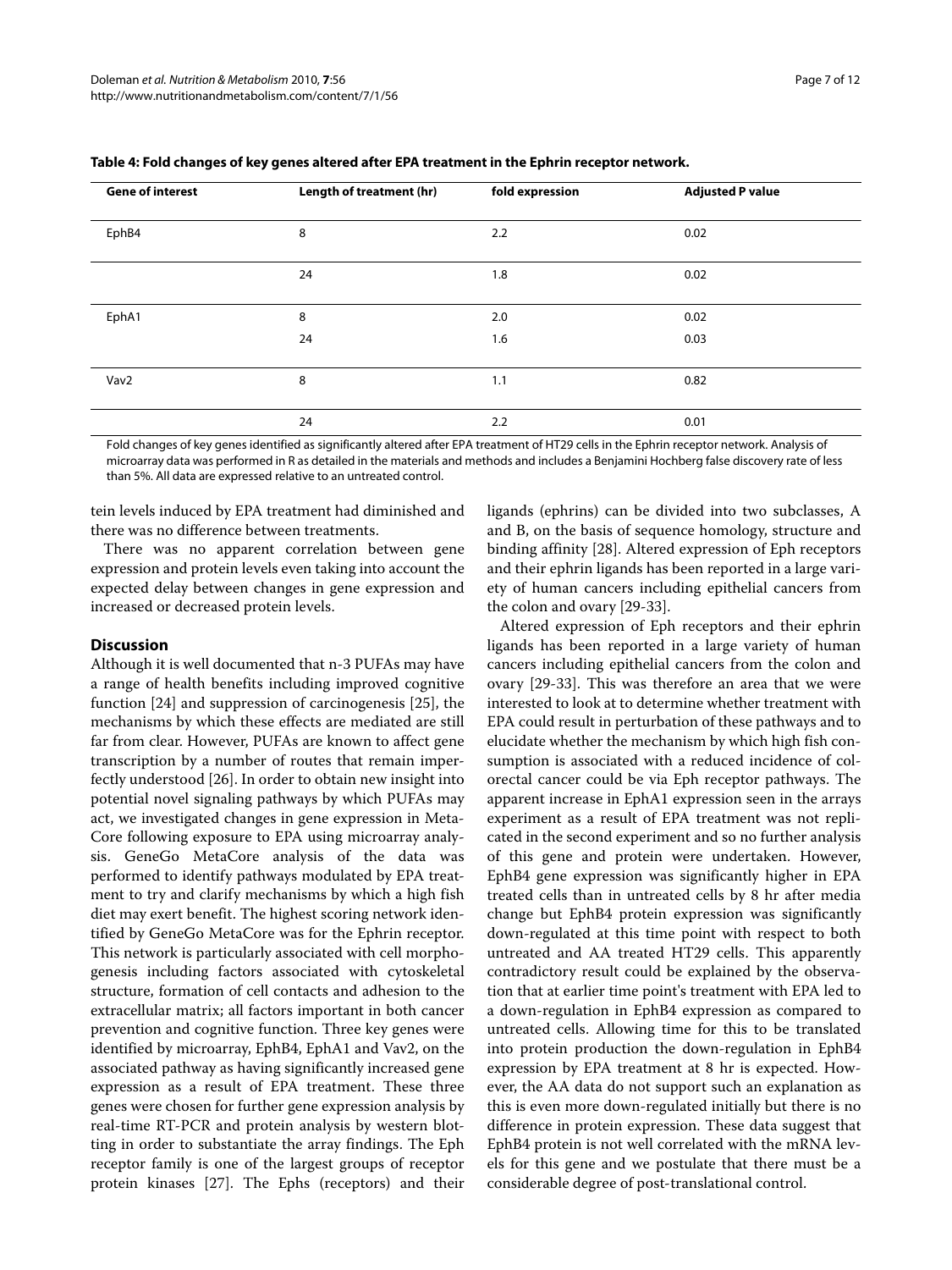Doleman et al. Nutrition & Metabolism 2010, **7**:56 http://www.nutritionandmetabolism.com/content/7/1/56

 $\overline{2}$ 

<span id="page-7-0"></span>

and EphA1 in HT29 cells as determined by microarray and real-time RT-PCR (TaqMan) over a 24 hr time course in two separate experiments. Data are expressed as log fold change relative to untreated control cells at the same time point. All data is normalized to the initial sample taken immediately after changing the media (< 20 min.). Open circles denote microarray data and filled triangles denote real-time RT-PCR TaqMan data. Each data point depicts the mean of 2-4 flasks of cells. The error bars represent standard deviation with significant difference relative to untreated cells (p < 0.05) represented by \* for TaqMan data and ‡ for microarray data. (A) EphB4 is up-regulated in response to EPA treatment at 8 and 24 hr by more than 2 fold. B) Vav2 is up-regulated in response to EPA treatment as determined by real-time RT-PCR analysis at 24 hr by both microarray analysis (p < 0.05) and real-time RT-PCR (p < 0.02 - relative to expression between 1-6 hr). C) EphA1 is up-regulated at 8 and 24 hr in the first experiment using microarray analysis but not in the second experiment using real-time RT-PCR.

<span id="page-7-1"></span>

**Figure 2 Effects of EPA and AA on EphB4 gene, Vav2 and EphA1 expression in HT29 cells as determined by real-time RT-PCR analysis**. All data are expressed relative to β-Actin, allowing comparison to figure 3. Each data point represents the log of the mean and standard deviation of three replicate flasks of cells which were untreated, treated with EPA or AA over a 24 hr time course. (EPA closed squares, AA closed diamonds and untreated open circles). Significantly different values are represented by \* (comparing EPA to untreated); \*\* (comparing EPA to AA). ‡ (comparing AA to both untreated and EPA). A) EphB4 expression is significantly affected by time ( $p < 0.02$ ) and treatment  $p$ < 0.001). Post-hoc tests show significant treatment effect for AA (p < 0.001) and not EPA ( $p = 0.06$ ). Individual time point analysis showed EPA significantly up-regulated EphB4 at 8 hr relative to AA ( $p = 0.05$ ) and untreated ( $p = 0.09$ ) and at 24 hr expression was still elevated but not significantly. B) Vav2 expression is significantly affected by time (p  $<$  0.001) and treatment (p = 0.003) and the effect was associated with AA (p = 0.002). AA treatment reduced expression levels at 2 hr as compared to EPA ( $p = 0.005$ ) and untreated ( $p = 0.05$ ) but EPA treatment was non-significant compared to untreated cells ( $p = 0.1$ ). At 24 hr Vav2 expression was higher in EPA treated than untreated cells but not significantly ( $p = 0.4$ ). C) EphA1 expression is significantly affected by time ( $p = 0.01$ ) and treatment ( $p < 0.001$ ). At 4 hr there is a significant increase in gene expression ( $p = 0.006$ ) and again at 24 hr ( $p = 0.01$ ). This is associated with decreased expression of EphA1 in response to AA compared to EPA ( $p = 0.002$ ) and untreated cells ( $p < 0.001$ ) over the time course, however at individual time points no significant effect was detected.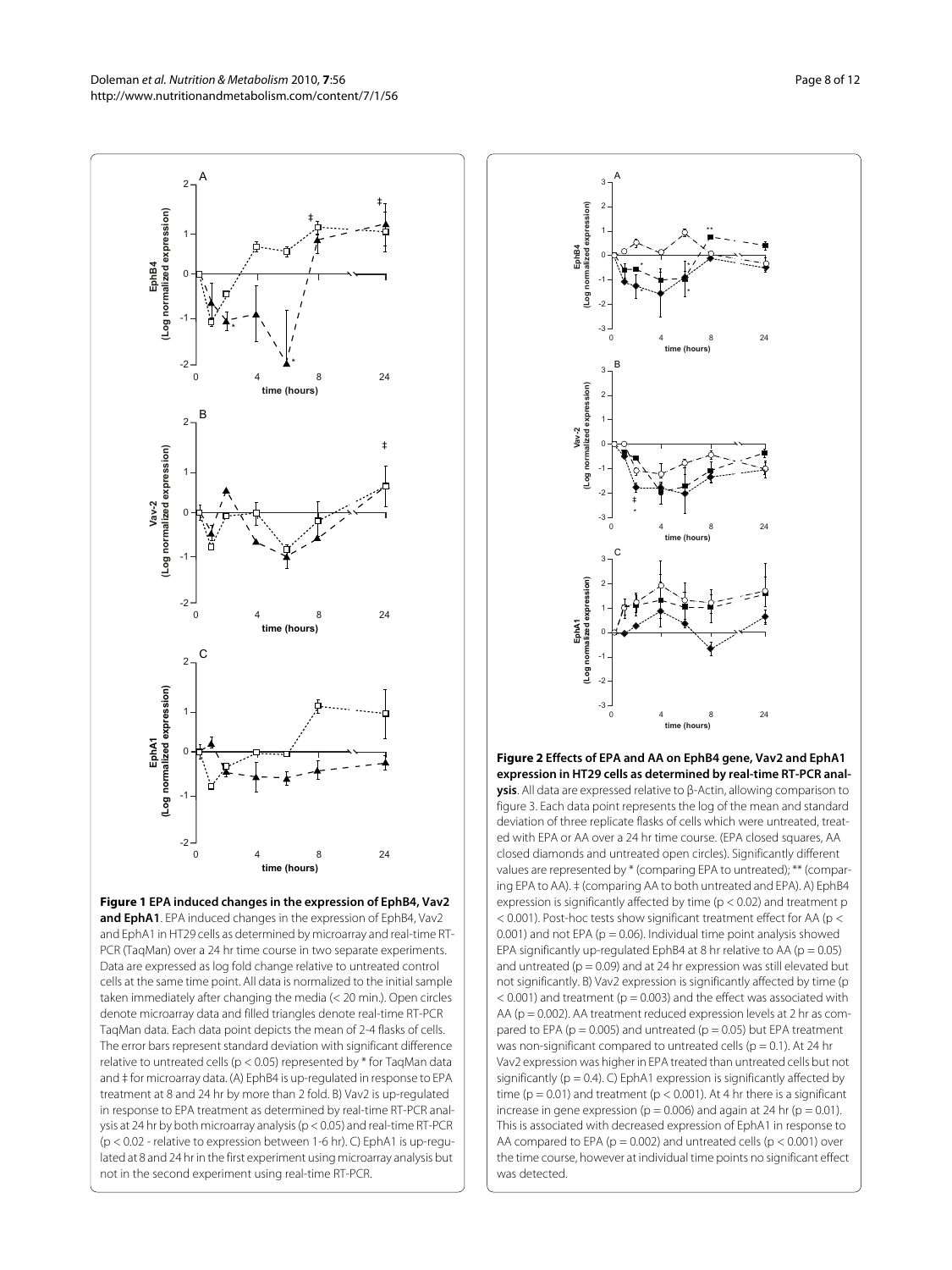<span id="page-8-0"></span>

**Figure 3 EPA treatment of HT29 cells leads to significant changes of EphB4 and Vav2 protein expression**. EPA treatment of HT29 cells leads to significant changes of EphB4 and Vav2 protein expression levels as determined by western blotting. Densitometry measurements were taken on a Bio-Rad multi-imager and all data is expressed relative to the house-keeper protein, β-actin, allowing direct comparison of protein expression data to gene expression data as shown in figure 2. EPA treated cells are represented by black bars, AA treated cells by grey bars and untreated cells by white bars. Data are presented as the mean and SD of  $n = 3$  ( $n = 2$  at 4 hr). A) EphB4 protein was not detectable until 8 hr after media change. At 8 hr EPA treatment led to lower protein levels compared to both untreated and AA treated HT29 cells ( $p = 0.007$ ) and  $p = 0.034$  respectively). There was a highly significant increase in protein levels between 8 hr and 24 hr in all treatment groups (p < 0.005). B) Vav2 protein expression was significantly up-regulated after 4 hr irrespective of treatment (p < 0.05). At 8 hr levels of Vav2 protein were significantly elevated by EPA treatment as compared to untreated control cells ( $p = 0.043$ ).

In the intestinal epithelium EphB receptors are Wnt signaling target genes that control cell compartmentalization along the crypt axis [[34\]](#page-10-24). EphB4 expression in normal healthy colon is low and outlines the membranes of intestinal 'precursors' at the base of the crypt. It has also been found to be consistently over-expressed in tumor cells of early adenomas when compared to normal tissue [[30,](#page-10-25)[35\]](#page-10-26), with expression shown to be high (50-100% positive cells) in dysplastic aberrant crypt foci and small adenomas. This high level of expression is shown to be lost during colorectal cancer progression at the adenoma-carcinoma transition and was absent in advanced colorectal tumors [[36\]](#page-10-27). This down-regulation during cancer pro-

gression was also observed for EphB2. This would suggest a role for EphBs as a tumor suppressor. The causal role of EphB silencing in colorectal cancer progression is supported by the observation that a reduction in EphB activity exacerbates colorectal tumorigenesis in *Apc*Min/+ mice [[36\]](#page-10-27). It has also been reported that EphB2 has a role in the maintenance of normal tissue architecture in the prostate and mutational inactivation is present in a significant fraction of prostate tumors, suggesting a role for EphB2 in the progression and metastasis of prostate cancer [\[37](#page-10-28)]. Thus it is feasible that EPA might suppress carcinogenesis by preventing the down-regulation of EphB activity, although this may well not be directly as a consequence of modified gene expression. The different expression levels of the EphBs in tumor progression and our observed inconsistency between gene and protein expression, highlight the complexity of the pathways involved. Initially increased expression and activation of the pathways appear to benefit tumor growth but ultimately this increased expression imposes restrictions on subsequent tumor progression [\[36](#page-10-27)]. Interestingly, it has recently been reported that tumor cells expressing EphB receptors were restricted to large homogeneous clusters by the ligands ephrin-B1 and ephrin-B2 [[38\]](#page-10-29). This response was strongest for ephrin-B1 +EphB2 and ephrin-B1 + EphB3 with the response from ephrin-B1 and EphB4 only producing minor modifications in cell distribution and compartmentalization in the DLD1 colorectal adenocarcinoma and Co115 colon carcinoma cells lines used in that study. This cell compartmentalization subsequently led to a suppression of tumor progression beyond the earliest stage. HT29 cells have very low levels of EphB3 and EphB2 [[36\]](#page-10-27), whether the increase in EphB4 protein expression after exposure to EPA was sufficient to induce the compartmentalization response would require further work However this could suggest a mechanism by which the increase in EphB4 protein expression after exposure to EPA in HT29 cells might be beneficial in terms of halting cancer progression from adenoma through to invasive carcinoma.

The routes by which PUFAs might mediate EphB4 expression remain a matter of conjecture. Transcriptional regulation analysis in MetaCore gave no clear evidence of any one particular transcription factor being involved in the control of gene expression by the tested PUFAs in this study (data not included), but it is recognized that EphB4 expression is regulated by one of the HOX family of proteins (HOXA9) and in turn these have been shown to be involved in signaling by other lipophilic molecules, namely steroids and retinoic acid [[39\]](#page-10-30).

Vav2 protein expression increased over the 24 hr post media change for all treatments while gene expression initially dropped relative to the initial time point. This suggests that Vav2 expression is sensitive to the stress associated with media change. Protein expression was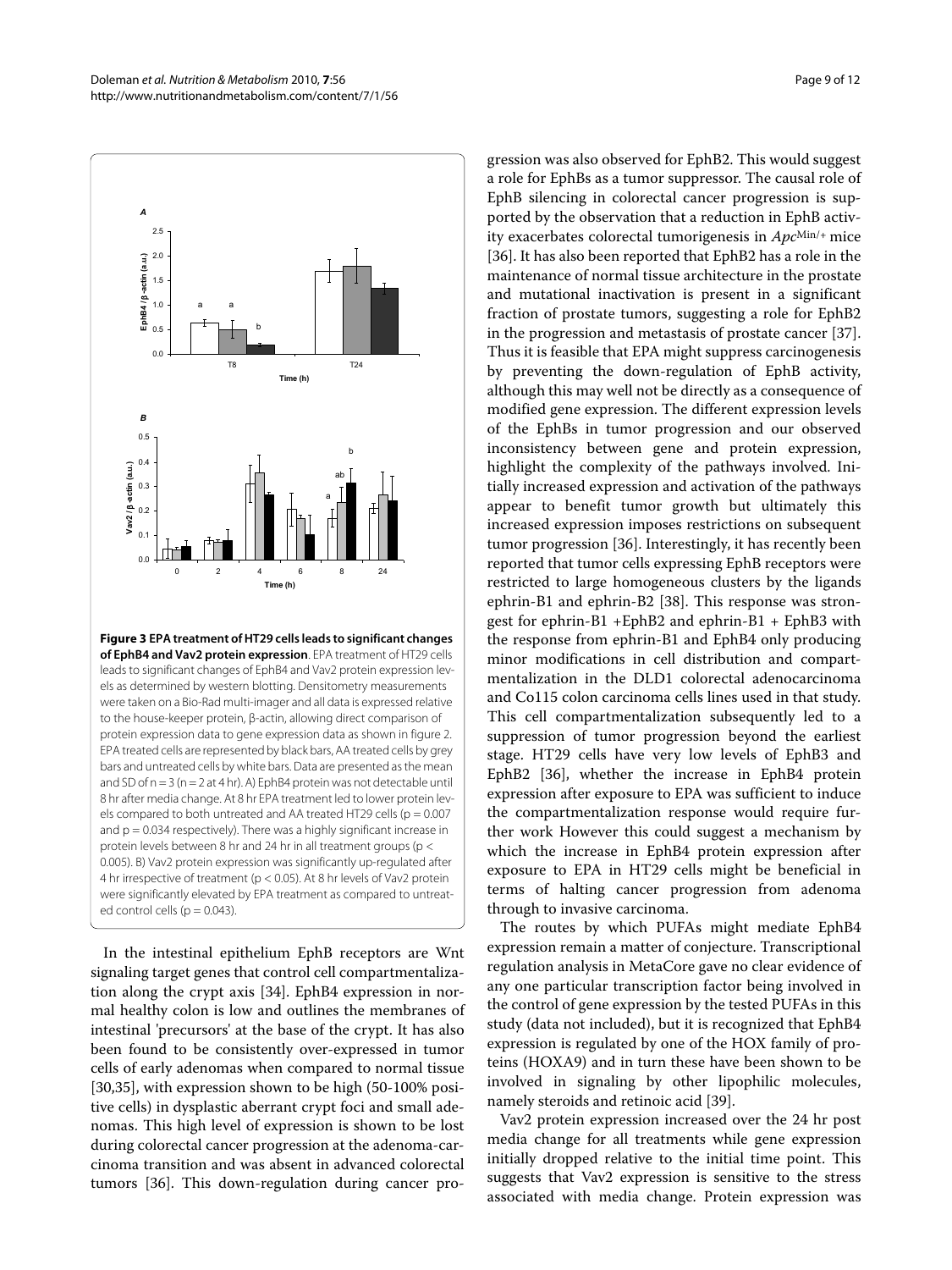also higher at 8 hr in EPA treated cells but again these changes were not reflected at the gene transcript level. Vav2 is the second member of the Vav oncogene family and unlike Vav1, which is restricted to hematopoietic cells, Vav2 has been found to be expressed ubiquitously [[40\]](#page-10-31). It is a Rho family guanine nucleotide exchange factor and Vav2 has been shown to have a role in growth factor signaling to the cytoskeleton [[41\]](#page-10-32) and is required for integrin-dependant activation of Rac during cell spreading [[42\]](#page-10-33). It has recently come to light that in breast cancer tissue the levels of Vav2 expression as compared to normal or hyperplasic epithelium are down-regulated [\[43](#page-10-34)]. Vav2 acts downstream of the Eph A and B receptors in the receptor pathway and its perturbation in breast cancer progression is very relevant to the work we undertook in HT29 cells. Vav2 is important in mediating cytotoxic lymphocyte activity [\[44\]](#page-10-35) against target cells including cancer cells, but studies in epithelial cells using siRNA knock-down of Vav2 suggest an important role in stimulating cell migration [[45](#page-10-36)]. It may therefore be that one of the mechanisms by which a diet high in n-3 PUFAs may inhibit the development of colorectal cancer is by preventing the down-regulation of Vav2 levels and thereby limiting cancer progression.

In general we saw little difference in response to EPA and AA over the first 6 h after changing the media, although the response to AA was if anything stronger than to EPA for both EphB4 and Vav2. These changes closely follow the changes in redox status mentioned previously and so may be a response to a transitory increase in oxidative stress. However, this association is by no means conclusive and the observed effects could equally well be associated with similar affinities for some nuclear receptors, for example RXR [\[46](#page-10-37)]. Alternatively the early transitory responses may reflect the disappearance of EPA from the medium. Peak intracellular concentrations of EPA are found at 6 h [\[25\]](#page-10-18), and thus it may be that we see an initial short-term exposure effect, followed by a more subtle response to the smaller but more sustained differences in PUFA content found after 8-14 hr. At these later times, responses to EPA and AA were dissimilar, such that the expression of both the EphB4 and Vav2 genes was generally higher in those cells exposed to EPA n-3 PUFA than in those exposed to AA n-6 PUFA.

# **Conclusions**

Although these studies have been conducted in a tumor cell line, the observation that EPA can change expression of EphB4 may have wider implications and should be investigated further in a wider range of biological systems. For example, the recognized role of Eph receptor signaling in neuronal development [[47\]](#page-11-0) may provide at least a partial explanation for the suggested benefits of these PUFAs in relation to cognitive function [[48,](#page-11-1)[49\]](#page-11-2). The health benefits associated with the consumption of very long chain PUFAs of the n-3 series are as yet poorly understood at the molecular level. This study suggests a novel mechanism by which these fatty acids may mediate a wide range of health benefits including limiting cancer progression through modulation of the Eph receptor pathways.

# **Additional material**

<span id="page-9-4"></span>**[Additional file 1](http://www.biomedcentral.com/content/supplementary/1743-7075-7-56-S1.XLS) Table S1. Table of significantly altered genes as identified in R from microarray**. A table showing all the significantly modified genes as identified in R from microarray data at each time point along with their corresponding p-value, adjusted p-value, GenBank ID, Unigene ID and a gene description.

<span id="page-9-5"></span>**[Additional file 2](http://www.biomedcentral.com/content/supplementary/1743-7075-7-56-S2.PDF) Figure S1. Simplified Ephrin receptor network from MetaCore**. The Ephrin receptor network as constructed by MetaCore showing genes significantly altered by EPA treatment of HT29 cells as determined by microarray analysis in R.

<span id="page-9-6"></span>**[Additional file 3](http://www.biomedcentral.com/content/supplementary/1743-7075-7-56-S3.PDF) Table S2. List of top ten significantly modified pathways as identified in MetaCore**. A table showing the top ten ranked pathways as identified in MetaCore along with their corresponding p-value

<span id="page-9-7"></span>**[Additional file 4](http://www.biomedcentral.com/content/supplementary/1743-7075-7-56-S4.PDF) Figure S2. Cell Adhesion and Ephrins Signalling Pathway from MetaCore**. A pathway map from MetaCore showing the Cell Adhesion and Ephrin signalling pathway which contains many significantly modified genes as a result of EPA treatment as determined by microarray analysis.

#### **Competing interests**

The authors declare that they have no competing interests.

#### **Authors' contributions**

JFD performed all the experimental work, was involved with the design and discussion of the work and preparation of the manuscript. JJE & RME set up the in house microarray facility, assisted with microarray experiments and submitted microarray data to ArrayExpress. RJF & JS performed the statistical analysis, ITJ was involved in the discussion and design of the experiments. EKL initiated the work, was involved in the discussion and design of the experiments and preparation of the manuscript. All authors have read and approved the final manuscript.

#### **Acknowledgements**

This work was funded under the BBSRC core strategic grant to IFR. Access to MetaCore was provided as a result of IFR's membership of NuGO, The European Nutrigenomics Organization: linking genomics, nutrition and health research (NuGO, CT-2004-505944), a Network of Excellence funded by the European Commission's Research Directorate General under Priority Thematic Area 5 Food Quality and Safety Priority of the Sixth Framework Programme for Research and Technological Development.

#### **Author Details**

Institute of Food Research, Norwich Research Park, Colney, Norwich, NR4 7UA, UK

#### Received: 27 April 2010 Accepted: 12 July 2010 Published: 12 July 2010

#### **References**

- <span id="page-9-0"></span>1. Rodriguez-Cruz M, Tovar AR, del Prado M, Torres N: Molecular mechanisms of action and health benefits of polyunsaturated fatty acids**.** Rev Invest Clin 2005, 57:457-472.
- <span id="page-9-1"></span>2. Sessler AM, Ntambi JM: Polyunsaturated fatty acid regulation of gene expression**.** J Nutr 1998, 128:923-926.
- <span id="page-9-2"></span>3. Tang DG, La E, Kern J, Kehrer JP: Fatty acid oxidation and signaling in apoptosis**.** Biol Chem 2002, 383:425-442.
- <span id="page-9-3"></span>4. Marangoni F, Angeli MT, Colli S, Eligini S, Tremoli E, Sirtori CR, Galli C: Changes of n-3 and n-6 fatty acids in plasma and circulating cells of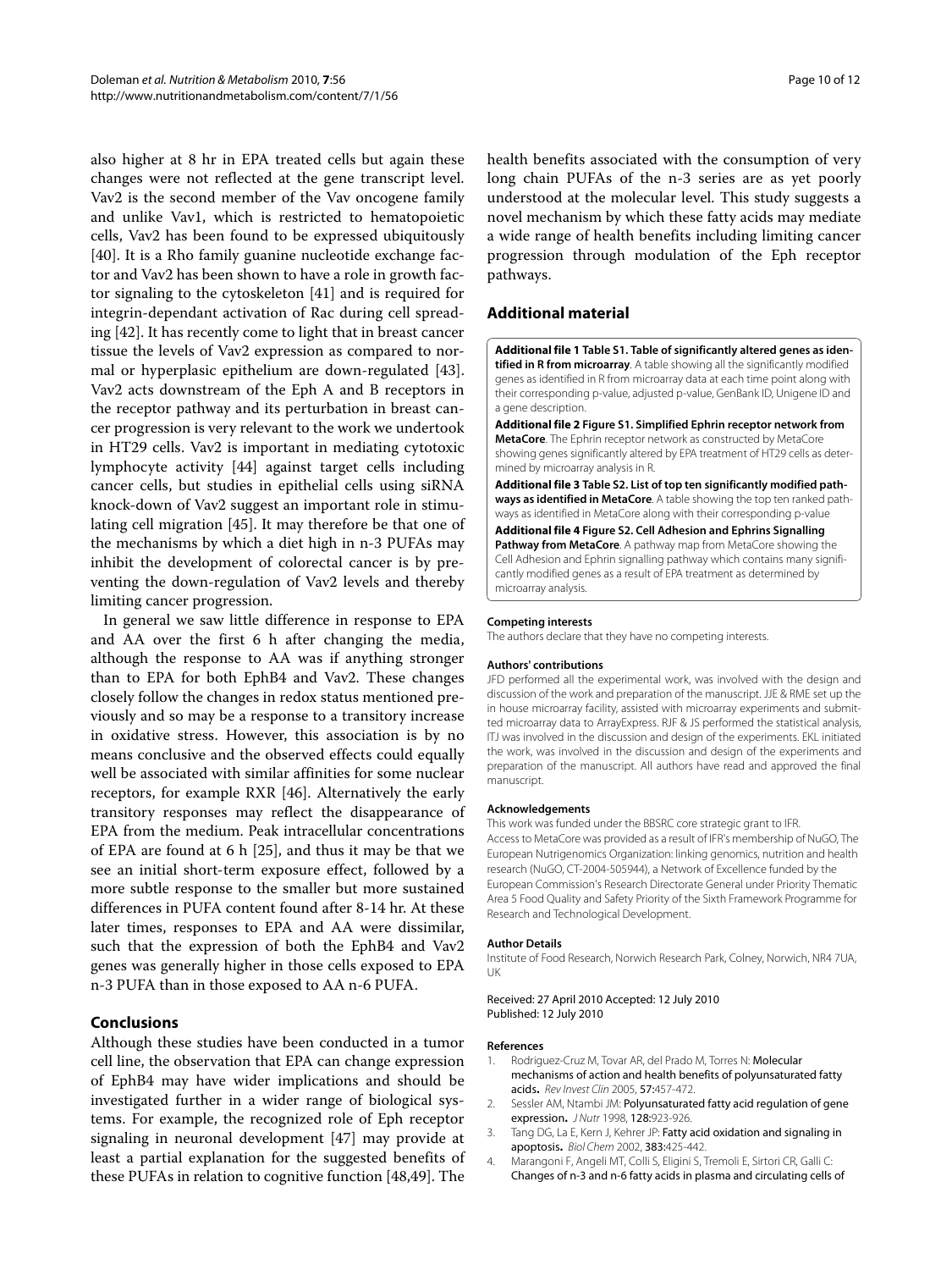normal subjects, after prolonged administration of 20:5 (EPA) and 22:6 (DHA) ethyl esters and prolonged washout**.** Biochim Biophys Acta 1993, 1210:55-62.

- <span id="page-10-0"></span>5. Fusconi E, Pala V, Riboli E, Vineis P, Sacerdote C, Del Pezzo M, Santucci de Magistris M, Palli D, Masala G, Sieri S, et al.: Relationship between plasma fatty acid composition and diet over previous years in the Italian centers of the European Prospective Investigation into Cancer and Nutrition (EPIC)**.** Tumori 2003, 89:624-635.
- <span id="page-10-1"></span>6. Lund EK, Taylor MA, Rapoport L, Johnson IT, Wardle J: Changes in phospholipid profiles in response to dietary advice to consume low fat or mediterranean type diet**.** Proceedings Nutrition Sociaty 2002, 61:.
- <span id="page-10-2"></span>7. Gee JM, Watson M, Matthew JA, Rhodes M, Speakman CJ, Stebbings WS, Johnson IT: Consumption of fish oil leads to prompt incorporation of eicosapentaenoic acid into colonic mucosa of patients prior to surgery for colorectal cancer, but has no detectable effect on epithelial cytokinetics**.** J Nutr 1999, 129:1862-1865.
- <span id="page-10-3"></span>Geelen A, Schouten JM, Kamphuis C, Stam BE, Burema J, Renkema JM, Bakker EJ, van't Veer P, Kampman E: Fish consumption, n-3 fatty acids, and colorectal cancer: a meta-analysis of prospective cohort studies**.** Am J Epidemiol 2007, 166:1116-1125.
- <span id="page-10-4"></span>9. Latham P, Lund EK, Brown JC, Johnson IT: Effects of cellular redox balance on induction of apoptosis by eicosapentaenoic acid in HT29 colorectal adenocarcinoma cells and rat colon in vivo**[.](http://www.ncbi.nlm.nih.gov/entrez/query.fcgi?cmd=Retrieve&db=PubMed&dopt=Abstract&list_uids=11413117)** Gut 2001, 49:97-105.
- <span id="page-10-5"></span>10. Latham P, Lund EK, Johnson IT: Dietary n-3 PUFA increases the apoptotic response to 1,2- dimethylhydrazine, reduces mitosis and suppresses the induction of carcinogenesis in the rat colon**.** Carcinogenesis 1999, 20:645-650.
- <span id="page-10-6"></span>11. Anti M, Marra G, Armelao F, Bartoli GM, Ficarelli R, Percesepe A, De Vitis I, Maria G, Sofo L, Rapaccini GL, et al.: Effect of omega-3 fatty acids on rectal mucosal cell proliferation in subjects at risk for colon cancer**.** Gastroenterology 1992, 103:883-891.
- <span id="page-10-7"></span>12. Anti M, Marra G, Armelao F, Percesepe A, Ficarelli R, Ricciuto GM, Valenti A, Rapaccini GL, De Vitis I, D'Agostino G, et al.: Rectal epithelial cell proliferation patterns as predictors of adenomatous colorectal polyp recurrence**.** Gut 1993, 34:525-530.
- <span id="page-10-8"></span>13. Clarke RG, Lund EK, Latham P, Pinder AC, Johnson IT: Effect of eicosapentaenoic acid on the proliferation and incidence of apoptosis in the colorectal cell line HT29**.** Lipids 1999, 34:1287-1295.
- <span id="page-10-9"></span>14. Davidson LA, Nguyen DV, Hokanson RM, Callaway ES, Isett RB, Turner ND, Dougherty ER, Wang N, Lupton JR, Carroll RJ, Chapkin RS: Chemopreventive n-3 polyunsaturated fatty acids reprogram genetic signatures during colon cancer initiation and progression in the rat**.** Cancer Res 2004, 64:6797-6804.
- 15. Johnson IT, Lund EK: Review article: nutrition, obesity and colorectal cancer**.** Aliment Pharmacol Ther 2007, 26:161-181.
- 16. Roynette CE, Calder PC, Dupertuis YM, Pichard C: n-3 polyunsaturated fatty acids and colon cancer prevention**.** Clin Nutr 2004, 23:139-151.
- <span id="page-10-10"></span>17. Chapkin RS, Seo J, McMurray DN, Lupton JR: Mechanisms by which docosahexaenoic acid and related fatty acids reduce colon cancer risk and inflammatory disorders of the intestine**.** Chem Phys Lipids 2008, 153:14-23.
- <span id="page-10-11"></span>18. Zhao A, Yu J, Lew JL, Huang L, Wright SD, Cui J; Polyunsaturated fatty acids are FXR ligands and differentially regulate expression of FXR targets**.** DNA Cell Biol 2004, 23:519-526.
- <span id="page-10-12"></span>19. Latham P, Lund EK, Brown JC, Johnson IT: Effects of cellular redox balance on induction of apoptosis by eicosapentaenoic acid in HT29 colorectal adenocarcinoma cells and rat colon in vivo**[.](http://www.ncbi.nlm.nih.gov/entrez/query.fcgi?cmd=Retrieve&db=PubMed&dopt=Abstract&list_uids=11413117)** Gut 2001, 49:97-105.
- <span id="page-10-13"></span>20. DeRisi J, Garber M, A U: Protocol for reverse transcription and amino-allyl coupling of RNA. [\[http://cmgm.stanford.edu/pbrown/protocols/](http://cmgm.stanford.edu/pbrown/protocols/RTaminoAllylCoupling.html) [RTaminoAllylCoupling.html\]](http://cmgm.stanford.edu/pbrown/protocols/RTaminoAllylCoupling.html).
- <span id="page-10-14"></span>21. Eady JJ, Wortley GM, Wormstone YM, Hughes JC, Astley SB, Foxall RJ, Doleman JF, Elliott RM: Variation in gene expression profiles of peripheral blood mononuclear cells from healthy volunteers**.** Physiol Genomics 2005, 22:402-411.
- <span id="page-10-15"></span>22. Subramanian A, Tamayo P, Mootha VK, Mukherjee S, Ebert BL, Gillette MA, Paulovich A, Pomeroy SL, Golub TR, Lander ES, Mesirov JP: Gene set enrichment analysis: a knowledge-based approach for interpreting genome-wide expression profiles**.** Proc Natl Acad Sci USA 2005, 102:15545-15550.
- <span id="page-10-16"></span>23. Ekins S, Nikolsky Y, Bugrim A, Kirillov E, Nikolskaya T: Pathway mapping tools for analysis of high content data**[.](http://www.ncbi.nlm.nih.gov/entrez/query.fcgi?cmd=Retrieve&db=PubMed&dopt=Abstract&list_uids=16988414)** Methods Mol Biol 2007, 356:319-350.
- <span id="page-10-17"></span>24. Freund-Levi Y, Eriksdotter-Jonhagen M, Cederholm T, Basun H, Faxen-Irving G, Garlind A, Vedin I, Vessby B, Wahlund LO, Palmblad J: Omega-3 fatty acid treatment in 174 patients with mild to moderate Alzheimer disease: OmegAD study: a randomized double-blind trial**.** Arch Neurol 2006, 63:1402-1408.
- <span id="page-10-18"></span>25. Habermann N, Christian B, Luckas B, Pool-Zobel BL, Lund EK, Glei M: Effects of fatty acids on metabolism and cell growth of human colon cell lines of different transformation state**.** Biofactors 2009, 35:460-467.
- <span id="page-10-19"></span>26. Rahman MM, Bhattacharya A, Fernandes G: Docosahexaenoic acid is more potent inhibitor of osteoclast differentiation in RAW 264.7 cells than eicosapentaenoic acid**.** J Cell Physiol 2008, 214:201-209.
- <span id="page-10-20"></span>27. Nakamoto M: Eph receptors and ephrins**.** Int J Biochem Cell Biol 2000, 32:7-12.
- <span id="page-10-21"></span>28. Unified nomenclature for Eph family receptors and their ligands, the ephrins. Eph Nomenclature Committee**.** Cell 1997, 90:403-404.
- <span id="page-10-22"></span>29. Herath NI, Spanevello MD, Sabesan S, Newton T, Cummings M, Duffy S, Lincoln D, Boyle G, Parsons PG, Boyd AW: Over-expression of Eph and ephrin genes in advanced ovarian cancer: ephrin gene expression correlates with shortened survival**.** BMC Cancer 2006, 6:144.
- <span id="page-10-25"></span>30. Stephenson SA, Slomka S, Douglas EL, Hewett PJ, Hardingham JE: Receptor protein tyrosine kinase EphB4 is up-regulated in colon cancer**[.](http://www.ncbi.nlm.nih.gov/entrez/query.fcgi?cmd=Retrieve&db=PubMed&dopt=Abstract&list_uids=11801186)** BMC Mol Biol 2001, 2:15.
- 31. Wu Q, Lind GE, Aasheim HC, Micci F, Silins I, Trope CG, Nesland JM, Lothe RA, Suo Z: The EPH receptor Bs (EPHBs) promoters are unmethylated in colon and ovarian cancers**.** Epigenetics 2007, 2:237-243.
- 32. Wu Q, Suo Z, Kristensen GB, Baekelandt M, Nesland JM: The prognostic impact of EphB2/B4 expression on patients with advanced ovarian carcinoma**.** Gynecol Oncol 2006, 102:15-21.
- <span id="page-10-23"></span>33. Wu Q, Suo Z, Risberg B, Karlsson MG, Villman K, Nesland JM: Expression of Ephb2 and Ephb4 in breast carcinoma**.** Pathol Oncol Res 2004, 10:26-33.
- <span id="page-10-24"></span>34. Clevers H, Batlle E: EphB/EphrinB Receptors and Wnt Signaling in Colorectal Cancer**.** Cancer Res 2006, 66:2-5.
- <span id="page-10-26"></span>35. Liu W, Ahmad SA, Jung YD, Reinmuth N, Fan F, Bucana CD, Ellis LM: Coexpression of ephrin-Bs and their receptors in colon carcinoma**.** Cancer 2002, 94:934-939.
- <span id="page-10-27"></span>36. Batlle E, Bacani J, Begthel H, Jonkeer S, Gregorieff A, van de Born M, Malats N, Sancho E, Boon E, Pawson T, et al.: EphB receptor activity suppresses colorectal cancer progression**.** Nature 2005, 435:1126-1130.
- <span id="page-10-28"></span>37. Huusko P, Ponciano-Jackson D, Wolf M, Kiefer JA, Azorsa DO, Tuzmen S, Weaver D, Robbins C, Moses T, Allinen M, et al.: Nonsense-mediated decay microarray analysis identifies mutations of EPHB2 in human prostate cancer**.** Nat Genet 2004, 36:979-983.
- <span id="page-10-29"></span>38. Cortina C, Palomo-Ponce S, Iglesias M, Fernandez-Masip JL, Vivancos A, Whissell G, Huma M, Peiro N, Gallego L, Jonkheer S, et al.: EphB-ephrin-B interactions suppress colorectal cancer progression by compartmentalizing tumor cells**.** Nat Genet 2007, 39:1376-1383.
- <span id="page-10-30"></span>39. Svingen T, Tonissen KF: Hox transcription factors and their elusive mammalian gene targets**.** Heredity 2006, 97:88-96.
- <span id="page-10-31"></span>40. Henske EP, Short MP, Jozwiak S, Bovey CM, Ramlakhan S, Haines JL, Kwiatkowski DJ: Identification of VAV2 on 9q34 and its exclusion as the tuberous sclerosis gene TSC1**.** Ann Hum Genet 1995, 59:25-37.
- <span id="page-10-32"></span>41. Liu BP, Burridge K: Vav2 activates Rac1, Cdc42, and RhoA downstream from growth factor receptors but not beta1 integrins**[.](http://www.ncbi.nlm.nih.gov/entrez/query.fcgi?cmd=Retrieve&db=PubMed&dopt=Abstract&list_uids=10982832)** Mol Cell Biol 2000, 20:7160-7169.
- <span id="page-10-33"></span>42. Marignani PA, Carpenter CL: Vav2 is required for cell spreading**.** J Cell Biol 2001, 154:177-186.
- <span id="page-10-34"></span>43. McHale K, Tomaszewski JE, Puthiyaveettil R, Livolsi VA, Clevenger CV: Altered expression of prolactin receptor-associated signaling proteins in human breast carcinoma**.** Mod Pathol 2008, 21:565-571.
- <span id="page-10-35"></span>44. Billadeau DD, Mackie SM, Schoon RA, Leibson PJ: The Rho family quanine nucleotide exchange factor Vav-2 regulates the development of cellmediated cytotoxicity**.** J Exp Med 2000, 192:381-392.
- <span id="page-10-36"></span>45. Patel V, Rosenfeldt HM, Lyons R, Servitja JM, Bustelo XR, Siroff M, Gutkind JS: Persistent activation of Rac1 in squamous carcinomas of the head and neck: evidence for an EGFR/Vav2 signaling axis involved in cell invasion**.** Carcinogenesis 2007, 28:1145-1152.
- <span id="page-10-37"></span>46. Lengqvist J, Mata De Urquiza A, Bergman AC, Willson TM, Sjovall J, Perlmann T, Griffiths WJ: Polyunsaturated fatty acids including